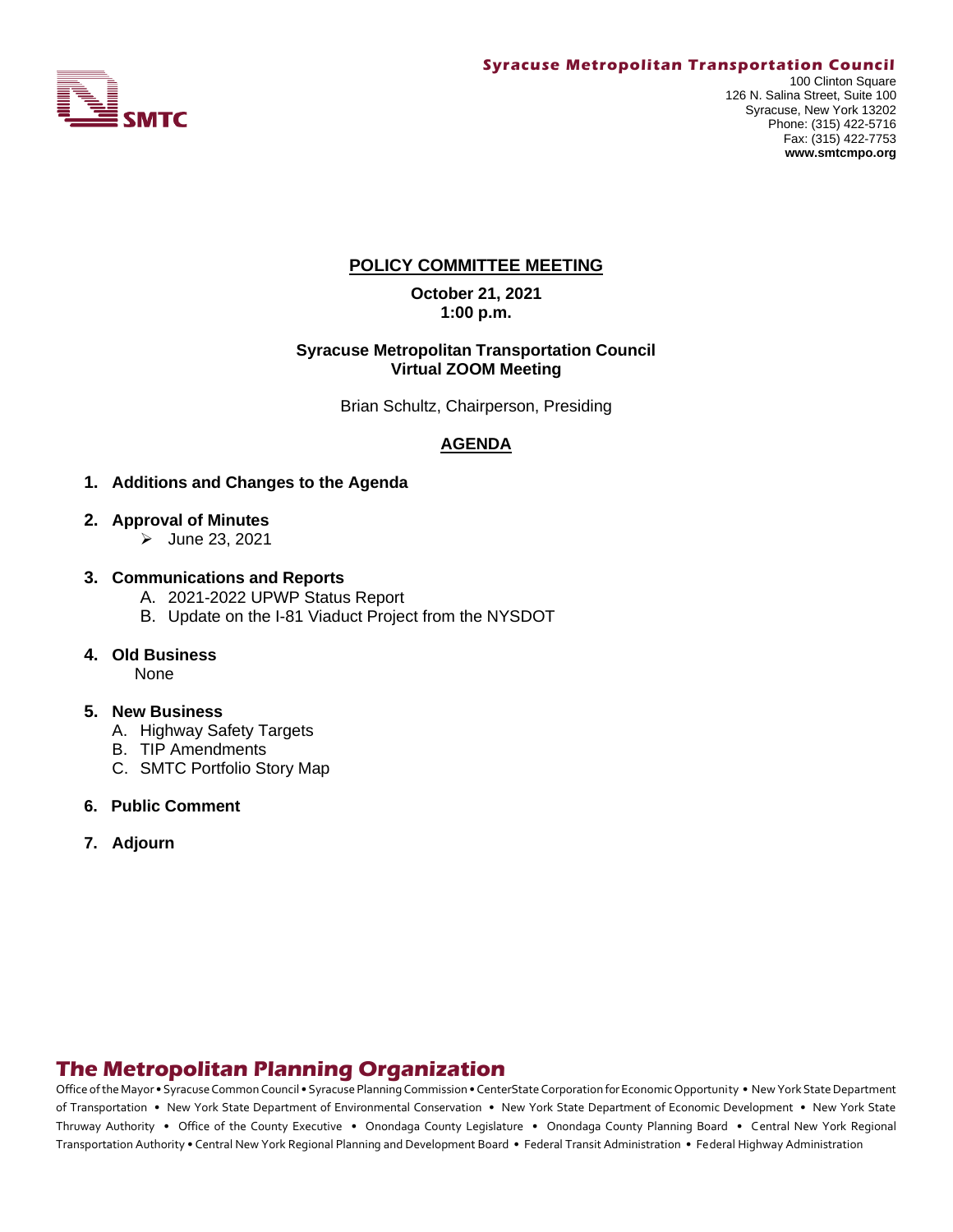# **SYRACUSE METROPOLITAN TRANSPORTATION COUNCIL**

# **MINUTES of the October 21**, **2021 POLICY COMMITTEE MEETING**

#### **Voting Members Organization**

Corey Driscoll-Dunham – Vice Chairperson City of Syracuse, Administration David Bottar **CNY RPDB** E.J. Moses CNY Regional Transportation Authority Joe Driscoll City of Syracuse Common Council Daniel Kolinski **Empire State Development** David Smith NYSDOT Trendon Choe NYSDEC Jerrin George NYSTA Odean Dyer **Onondaga County DOT** James Rowley Onondaga County Legislature Dan Kwasnowski Onondaga County Planning Board

#### **Also Attending**

Mark Frechette NYSDOT Jennifer Terry **FTA** David Roth NYSDOT

# Christopher Tuff Christopher Tuff Christopher Tuff Christopher Tuff Christopher Tuff Christopher Christopher C Neil Burke City of Syracuse, Administration

Ryan Frantzis Onondaga County Legislature

#### **SMTC Staff**

James D'Agostino, Mario Colone, Andrew Frasier, Meghan Vitale, Michael Alexander, Jason Deshaies, and Lori Irvine

#### **BUSINESS MEETING**

#### **1. CALL TO ORDER/ADDITIONS AND CHANGES TO THE AGENDA**

Vice Chairperson Driscoll-Dunham called the meeting to order at 1:02 p.m. via Zoom.

Mr. D'Agostino completed a roll call by Agency.

Mr. D'Agostino indicated there were no additions or changes to the agenda.

#### **2. APPROVAL OF MINUTES**

Vice Chairperson Driscoll-Dunham inquired if there were any changes to the June 23, 2021 minutes.

Hearing none, Vice Chairperson Driscoll-Dunham called for a motion.

Mr. Bottar moved and Mr. Smith seconded the Approval of the Minutes. The motion carried unanimously.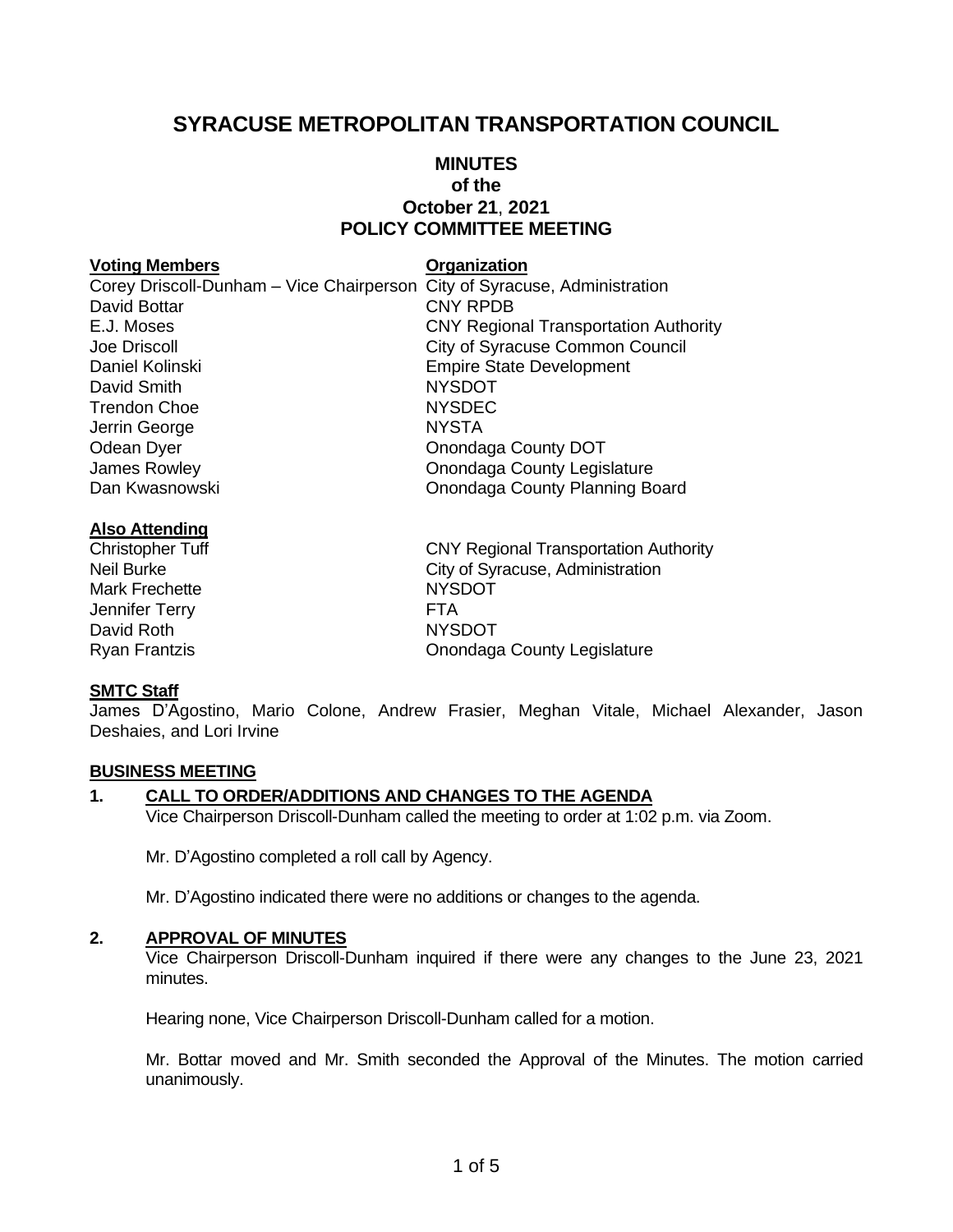#### **3. COMMUNICATIONS AND REPORTS A. 2021-2022 UPWP STATUS REPORT**

Mr. D'Agostino indicated the following updates: General Administration – The SMTC has begun the process of planning for the next program year. A Call Letter was recently sent out to all SMTC's member agencies, towns and villages. Mr. D'Agostino indicated there will be significant room in next year's program and strongly encouraged project ideas to be sent in. There is also an upcoming required federal FHWA/FTA certification which will happen virtually between November 30<sup>th</sup> through December 2nd. This will require some of this meeting attendees to attend virtually at some point. Mr. D'Agostino indicated he just received the agenda and will be contacting individuals regarding their specific date and time to attend. Additionally, there will be several other meetings scheduled in January related to the certification. There will be separate, individual meetings with the Planning and Policy Chairperson, a mass meeting to include all Planning and Policy members for a Q&A session plus a Stakeholders meeting; Public Participation – SMTC held their third Forum on Active Transportation (FOAT) on September 29<sup>th</sup> and indicated it was a success with good participation virtually from the public; Federal Transportation Legislation Examination & Evaluation – There is no advancement on a new multi-year infrastructure bill and the current bill is on a temporary 30-day extension; Data Collection Compilation &/or Analysis – Staff is trying to complete some last minute traffic counts while school is back in session and before the snow flies; Geographic Information Systems (SMTC) – There will be a demonstration later in the agenda that highlights an interactive StoryMap which can be accessed from our website for agency and public view; Bridge & Pavement Condition Management System – Ratings have been completed for the season but is still waiting for data from NYSDOT; I-81 Participation – The draft EIS was released and the public comment period has closed. Mr. Frechette from the NYSDOT will give an update later in the agenda; MPO Area Regional Planning Initiatives – Staff is wrapping up the EST Local Economic Opportunities Plan for SOCPA; Long Range Transportation Plan – There are some Performance Based Planning Measures that will be updated later in the agenda. Additionally, there is a need for a LRTP Amendment that will allow NYSDOT to program funds for the I-81 project as the current plan does not have a 2-billion-dollar project identified in it. This amendment will most likely happen in January or February of 2022 which will then be followed up by a Policy Committee Meeting. Mr. D'Agostino mentioned that if the TIP Amendment is ready at the same time, the meeting will be in-person instead of virtual due to the scope of the large dollar amount; Rail, Truck & Transit Planning – The required Coordinated Plan is currently being updated and staff recently had a call with FHWA regarding freight movement which Mr. D'Agostino felt went well. Mr. D'Agostino asked if anyone had any freight issues to bring them to his attention so they can be addressed as this is a high priority item for FHWA and the community; Joint TMC Co-Location – Underway for completion this year for the White Paper; Dome Traffic Management & Events Strategic Plan – SMTC Staff and our consultant Stantec have held numerous small group meetings with Syracuse University stakeholders. Stantec has provided SMTC with a draft Existing Conditions Report which the SMTC is currently reviewing. Some of Stantec's staff recently attended a Syracuse University home football game (10/15/2021) to review current traffic and parking patterns. Tuscarora Road Corridor Study – Staff prepared a narrated video outlining the project along with a live Q&A session which will be posted on the SMTC website for those that were unable to attend; US Route 11 Corridor Plan – This study is making considerable progress with some ideas brought to OCDOT regarding some modifications to their infrastructure. SMTC and OCDOT staff are working together to move that idea forward; Manlius Village Center Pedestrian Safety & Mobility Study – This study is on track to be completed this program year; Village of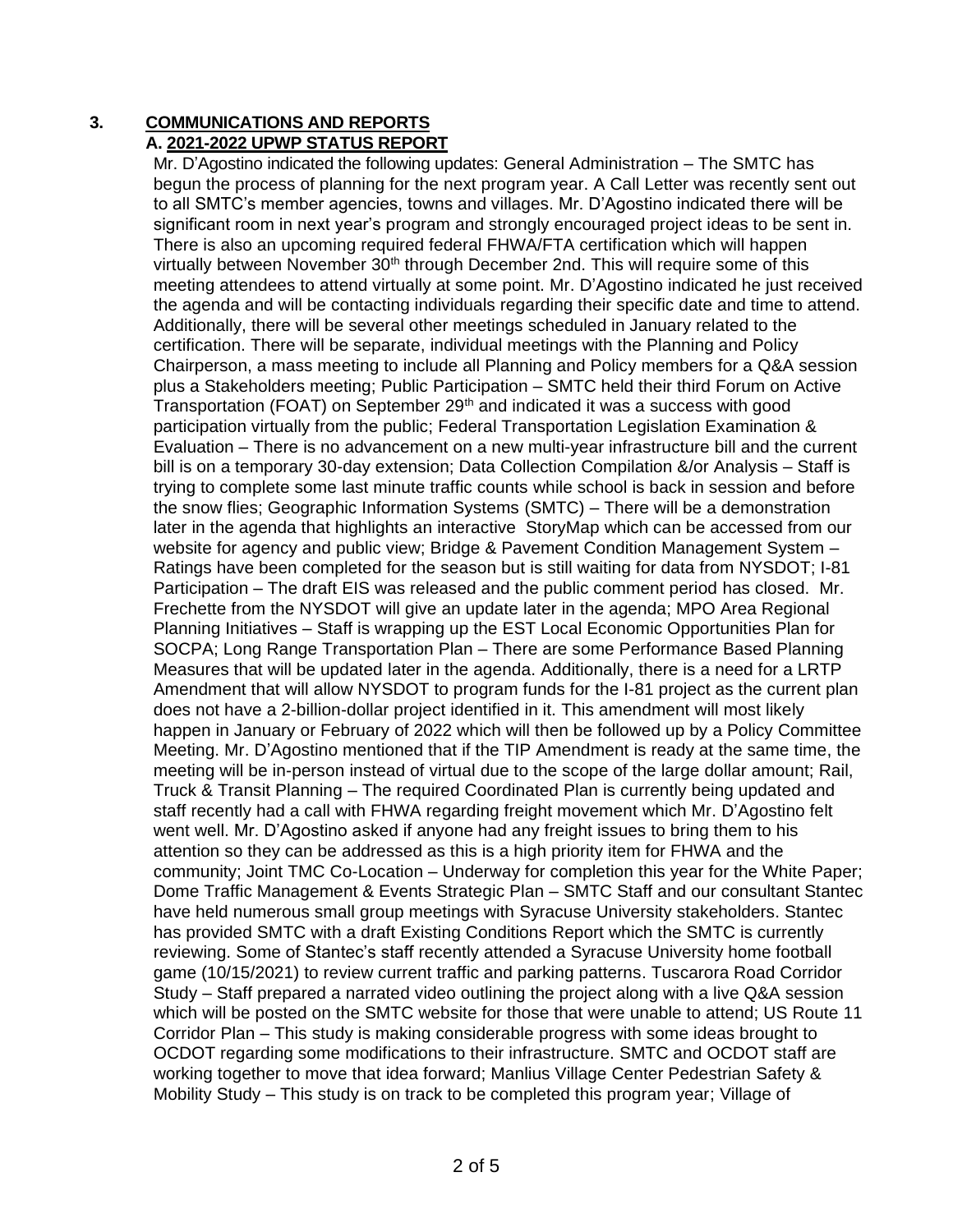Skaneateles Pedestrian Safety & Access –This project should be wrapped up in the next 30- 60 days with Staff currently working on a draft presentation which will be posted on the SMTC YouTube page followed by a virtual Q&A session with the public; Syracuse Sidewalk Planning Study – Work on rating sidewalk conditions has been completed for this year and the City of Syracuse has requested the SMTC collect again for them next year. Mr. D'Agostino has requested the City of Syracuse to put it in writing as part of the UPWP solicitation; TIP Development & Maintenance – Started a new Federal Fiscal Year this month. The NYSDOT has requested two TIP Amendments which are on the schedule for today's meeting. Mr. D'Agostino indicated that the SMTC closed out LY with 100% of the money being obligated and is working on reports to share to indicate as such.

Vice Chairperson Driscoll-Dunham asked if there were any questions. There were none.

# **B. UPDATE ON THE I-81 VIADUCT PROJECT FROM THE NYSDOT**

Mr. Frechette from the NYSDOT provided a brief update to the committee members on the latest efforts regarding the I-81 Viaduct Project. Mr. Frechette indicated that the draft EIS was published on July 16<sup>th</sup> followed by virtual and in-person public hearings in mid-August along with nine community/neighborhood meetings in the suburbs throughout August and into September. Mr. Frechette mentioned there have been numerous changes to the scope since 2019 and briefly discussed the changes. Mr. Frechette indicated the public comment period closed on October 14<sup>th</sup> which was extended from the original date of September 14th. Mr. Frechette mentioned that over 8000 comments had been received from approximately 7500 commentors compared to approximately 1200 comments received in 2019. Mr. Frechette indicated that the next step will be for the NYSDOT to respond to each of the comments, take them into consideration and roll them into the Final Environmental Impact Statement. Mr. Frechette mentioned that the roundabout near MLK is the most controversial topic with a lot of questions raised regarding jobs. Discussion occurred regarding these topics along with the process of receiving the funding for the project. Mr. Frechette fielded a few questions from committee members.

No action is required as this is presented as an informational item.

# **4. OLD BUSINESS**

None

# **5. NEW BUSINESS**

# **A. HIGHWAY SAFETY TARGETS**

Mr. D'Agostino indicated that as required by the FAST Act, the SMTC has the option to either adopt the performance measure targets established by the State or develop our own. The State adopted 2022 safety targets in August 2021 for the following performance measures:

- · Number of fatalities
- · Rates of fatalities per 100 Million Vehicle Miles Traveled (VMT)
- · Number of serious injuries
- · Rates of serious injuries per 100 Million VMT
- · Number of non-motorized fatalities and non-motorized serious injuries.

Staff provided an overview of the proposed Performance Measure Targets at the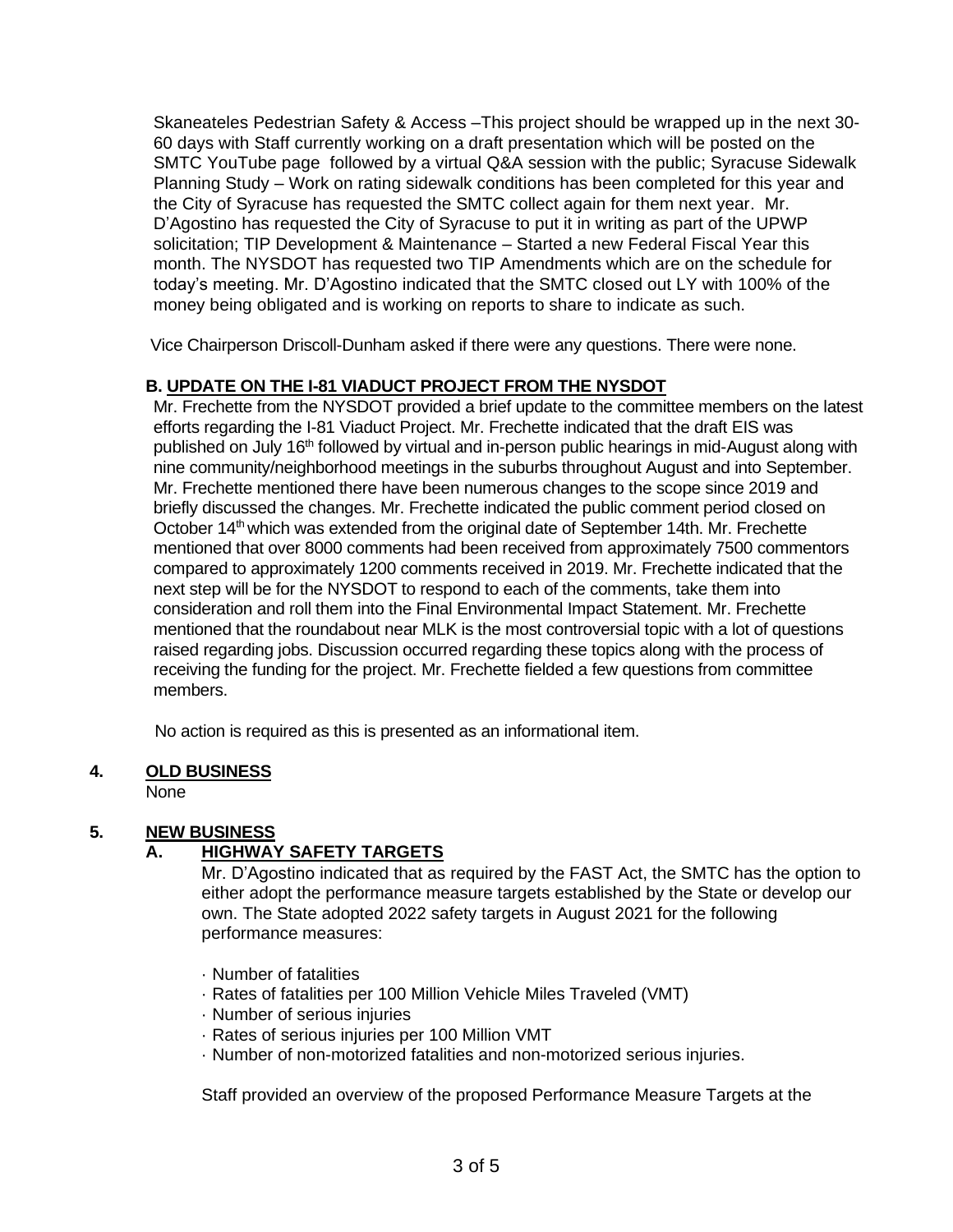meeting.

Vice Chairperson Driscoll-Dunham call for a motion.

Mr. Bottar moved and Mr. Moses seconded a motion that the Policy Committee adopt the 2022 Safety Performance Measure Targets

The motion passed unanimously.

### **B. TIP Amendments**

Mr. D'Agostino indicated that the New York State Department of Transportation (NYSDOT) is in need of the following 2 amendments to the Transportation Improvement Program.

Addition of project:

PIN 350199 (I-81 over Oneida River/NYS Barge Canal Bridge Rehabilitation)

PIN STIC21 (Sharing Transportation Industry Career Incentive Program FY21)

Discussion occurred at the meeting.

Vice Chairperson Driscoll-Dunham called for a motion.

Mr. Moses moved and Mr. Bottar seconded a motion that the Policy Committee approve the TIP amendments.

The motion passed unanimously.

# **C. SMTC Portfolio Story Map**

Mr. D'Agostino indicated that the SMTC has created several new interactive mapping applications including a Work Products Portfolio Story Map, a Project Locations and Environmental Considerations Map, an Intelligent Transportation Systems (ITS) Devices Map, and an Environmental Justice Mapper. These tools will be useful for member agencies and the public to learn about SMTC projects and download documents, review environmental features within project study areas, identify locations of ITS devices within the SMTC Planning Area, and inform the public about the demographic makeup of our metropolitan planning area respectively. These new applications are available from the SMTC website and will be helpful for users, including project sponsors, to review past projects and to perform additional analysis.

A brief presentation of these resources was given to members by Mr. Deshaies.

This was an information item only and no action is required by the Committee.

# **6. PUBLIC COMMENT**

There was a 30 second delay due to livestream. Mr. Frasier confirmed that no questions or comments came in.